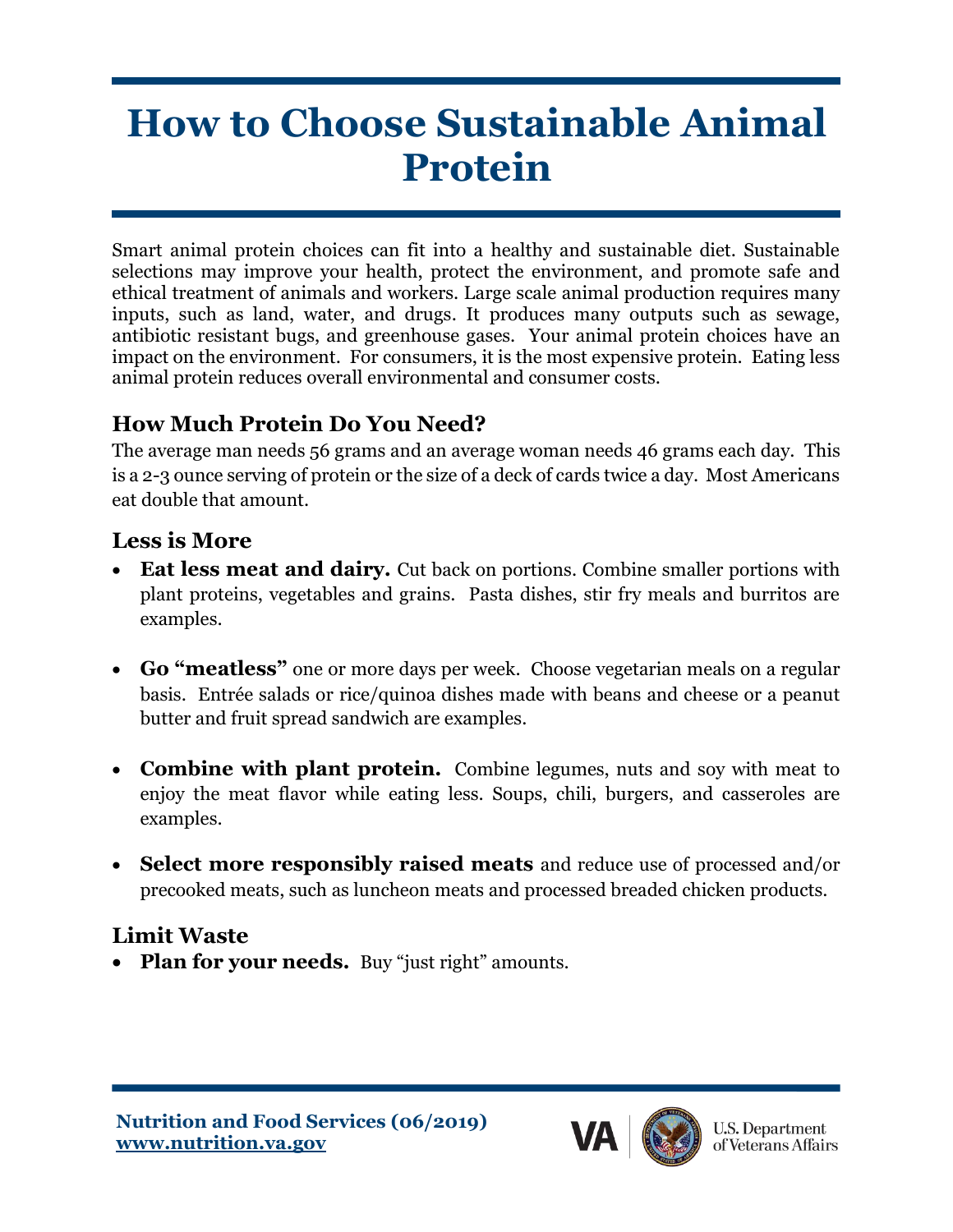- **Freeze small portions.** Place in a freezer bag or airtight container. Date your meat and place the oldest meat in the front of the freezer to use first. Thaw your meat in the refrigerator to prevent bacteria growth.
- **Use meat in multiple meals**. Plan to use leftover meats for several meals. For example, a whole chicken can first be used roasted. The next day use some chicken pieces in a salad or sandwich. Then on another day, make a chicken and vegetable or rice soup using the bones and skin for a rich stock and adding the bits and pieces to the final soup.

## **Protein Scorecard**

• Plant based proteins (beans, nuts, grains) cost less and are more sustainable. Eggs, fish, poultry, and pork are moderate in cost and have a moderate impact on the environment. Dairy, beef, lamb, and goat are the least sustainable protein choices.







**U.S. Department** of Veterans Affairs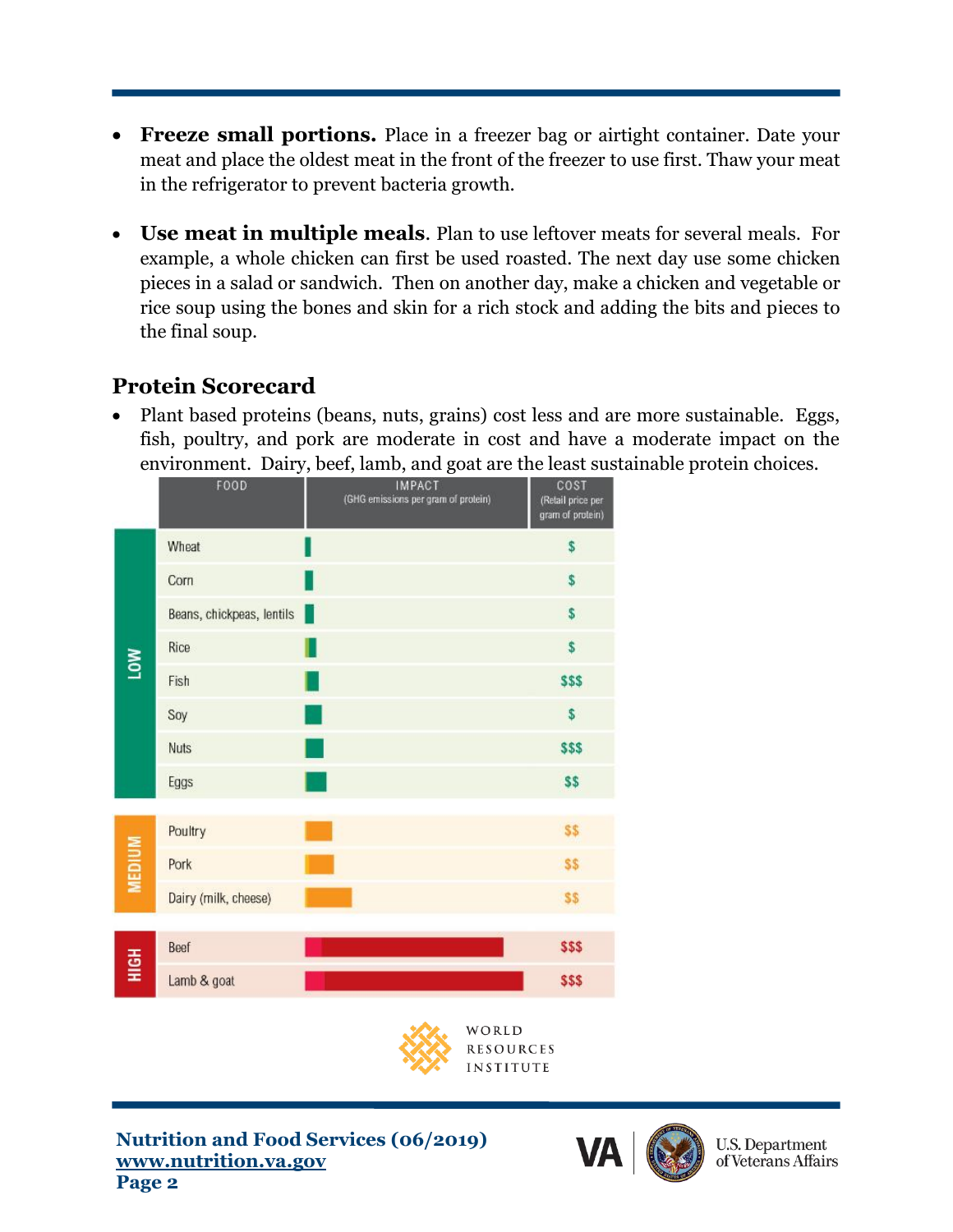## **Understand the Label**

To help you use your food dollars wisely, learn how to support healthy animal farming practices. The label terms below will help you know if the meats you are buying are responsibly raised.

#### **The labels below, with these seals are claims that are verified:**



Animals raised on 100% Organic, no animal by-products or genetically modified (GM) feed, with no antibiotics and hormones and living conditions accommodate natural behavior.



Antibiotics used for therapeutic purposes only, no hormones ever, with humane livestock handling.



Diet is natural forage, no antibiotics and hormones ever, living conditions are pasture-raised with no confinement, animals are USA born and raised.



**Chicken only:** Certified Responsible Antibiotic Use (CRAU) Antibiotics may be used to treat sick broiler chickens as prescribed by a veterinarian.



Project No genetically modified (GM) livestock; No GM feed.

**The U.S. Department of Agriculture (USDA) allows the following label claims. There is no verification process and definitions are company specific.**



**U.S. Department** of Veterans Affairs